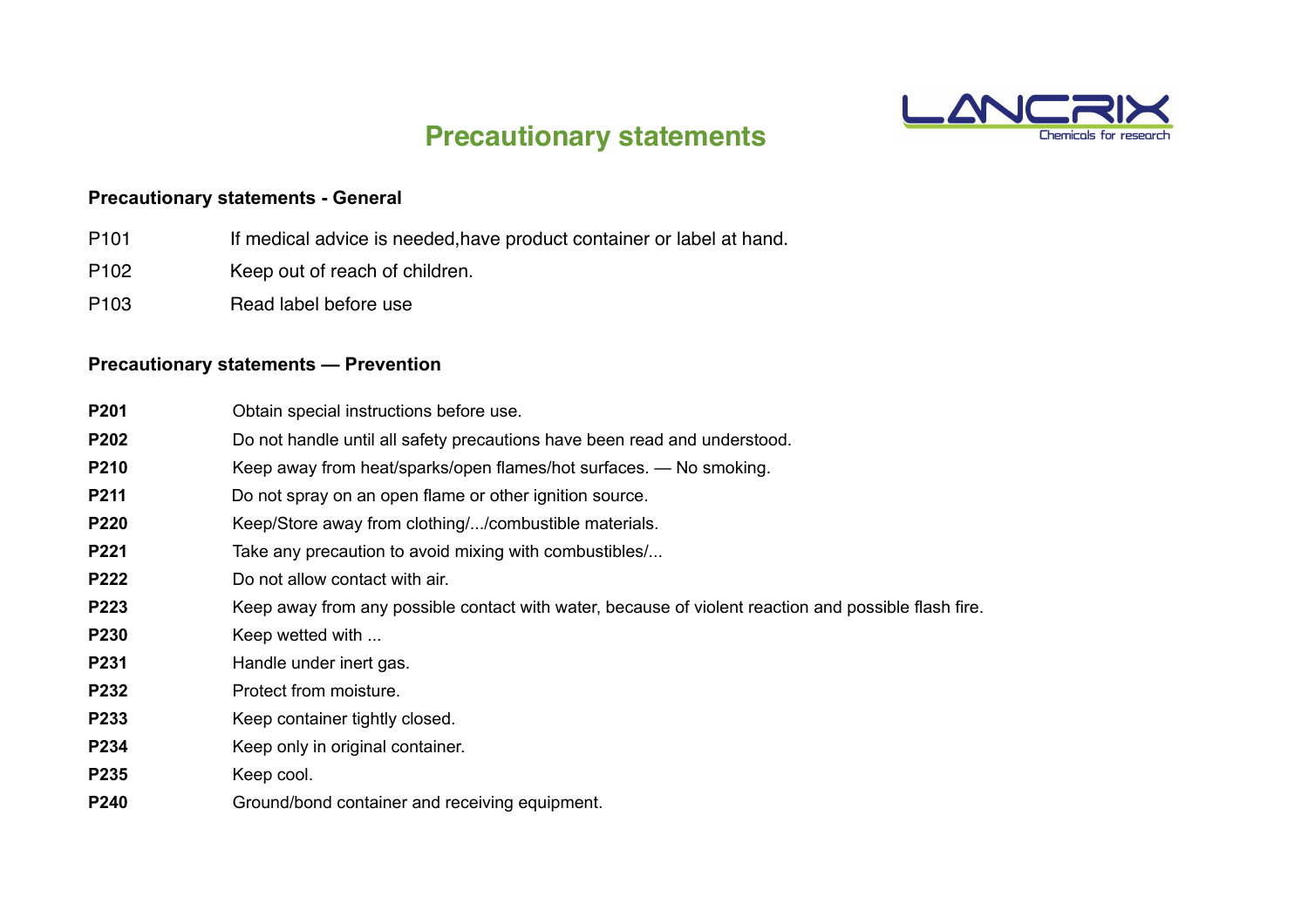| P241          | Use explosion-proof electrical/ventilating/lighting//equipment.             |
|---------------|-----------------------------------------------------------------------------|
| P242          | Use only non-sparking tools.                                                |
| P243          | Take precautionary measures against static discharge.                       |
| P244          | Keep reduction valves free from grease and oil.                             |
| P250          | Do not subject to grinding/shock//friction.                                 |
| P251          | Pressurized container: Do not pierce or burn, even after use.               |
| P260          | Do not breathe dust/fume/gas/mist/vapours/spray.                            |
| P261          | Avoid breathing dust/fume/gas/mist/vapours/spray.                           |
| P262          | Do not get in eyes, on skin, or on clothing.                                |
| P263          | Avoid contact during pregnancy/while nursing.                               |
| P264          | Wash hands thoroughly after handling; Wash skin thouroughly after handling. |
| P270          | Do not eat, drink or smoke when using this product.                         |
| P271          | Use only outdoors or in a well-ventilated area.                             |
| P272          | Contaminated work clothing should not be allowed out of the workplace.      |
| P273          | Avoid release to the environment.                                           |
| P280          | Wear protective gloves/protective clothing/eye protection/face protection.  |
| P281          | Use personal protective equipment as required.                              |
| P282          | Wear cold insulating gloves/face shield/eye protection.                     |
| P283          | Wear fire/flame resistant/retardant clothing.                               |
| P284          | Wear respiratory protection.                                                |
| P285          | In case of inadequate ventilation wear respiratory protection.              |
| P231 + P232   | Handle under inert gas. Protect from moisture.                              |
| $P235 + P410$ | Keep cool. Protect from sunlight.                                           |

# **Precautionary statements — Response**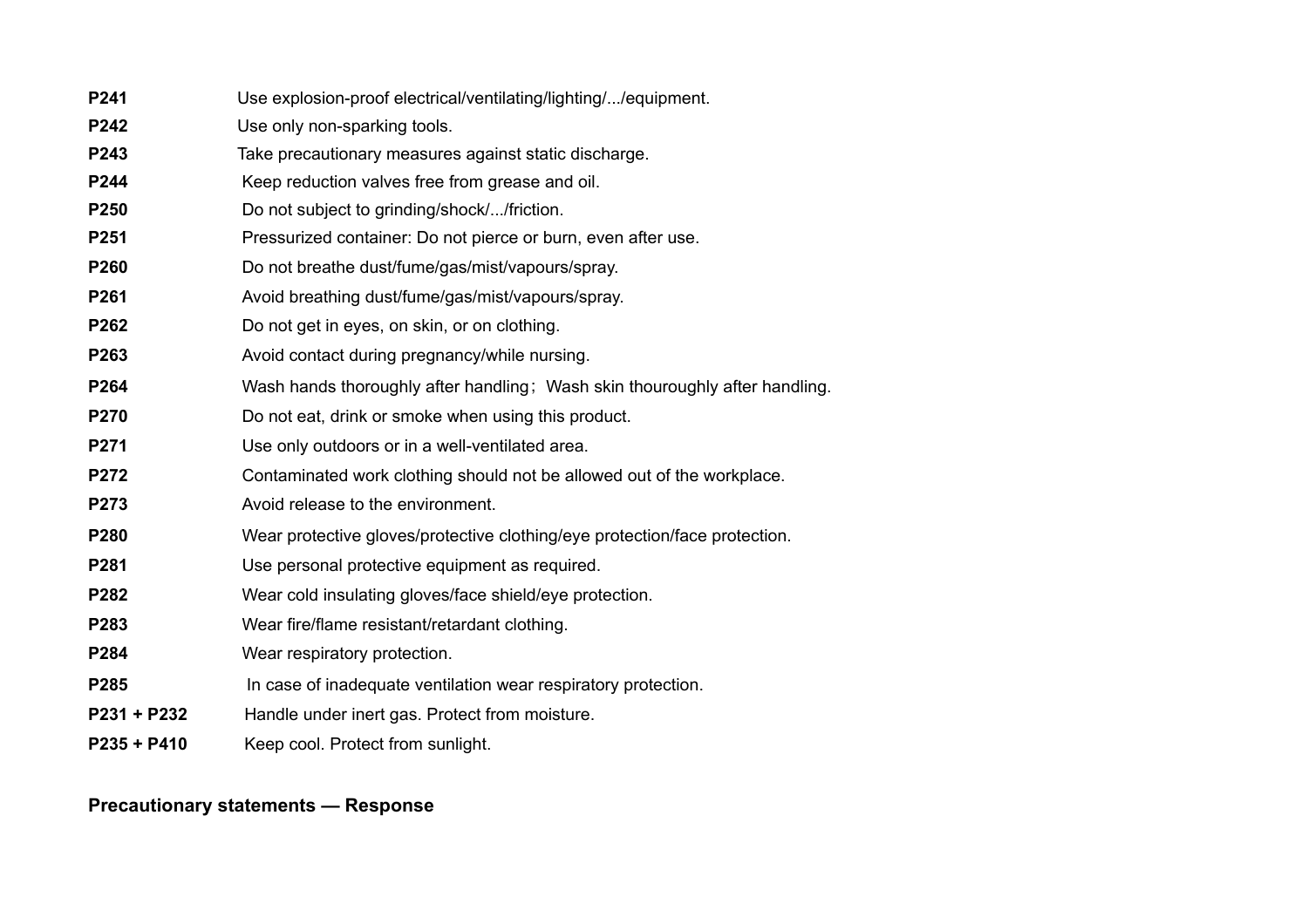| P301 | IF SWALLOWED:                                                                        |
|------|--------------------------------------------------------------------------------------|
| P304 | IF INHALED:                                                                          |
| P305 | IF IN EYES:                                                                          |
| P306 | IF ON CLOTHING:                                                                      |
| P307 | IF exposed:                                                                          |
| P308 | IF exposed or concerned:                                                             |
| P309 | IF exposed or if you feel unwell:                                                    |
| P310 | Immediately call a POISON CENTER or doctor/physician.                                |
| P311 | Call a POISON CENTER or doctor/physician.                                            |
| P312 | Call a POISON CENTER or doctor/physician if you feel unwell.                         |
| P313 | Get medical advice/attention.                                                        |
| P314 | Get medical advice/attention if you feel unwell.                                     |
| P315 | Get immediate medical advice/attention.                                              |
| P320 | Specific treatment is urgent (see  on this label).                                   |
| P321 | Specific treatment (see  on this label).                                             |
| P322 | Specific measures (see on this label).                                               |
| P330 | Rinse mouth.                                                                         |
| P331 | Do NOT induce vomiting.                                                              |
| P332 | IF SKIN irritation occurs:                                                           |
| P333 | If skin irritation or rash occurs:                                                   |
| P334 | Immerse in cool water/wrap n wet bandages.                                           |
| P335 | Brush off loose particles from skin.                                                 |
| P336 | Thaw frosted parts with lukewarm water. Do not rub affected area.                    |
| P337 | If eye irritation persists:                                                          |
| P338 | Remove contact lenses, if present and easy to do. Continue rinsing.                  |
| P340 | Remove victim to fresh air and keep at rest in a position comfortable for breathing. |
|      |                                                                                      |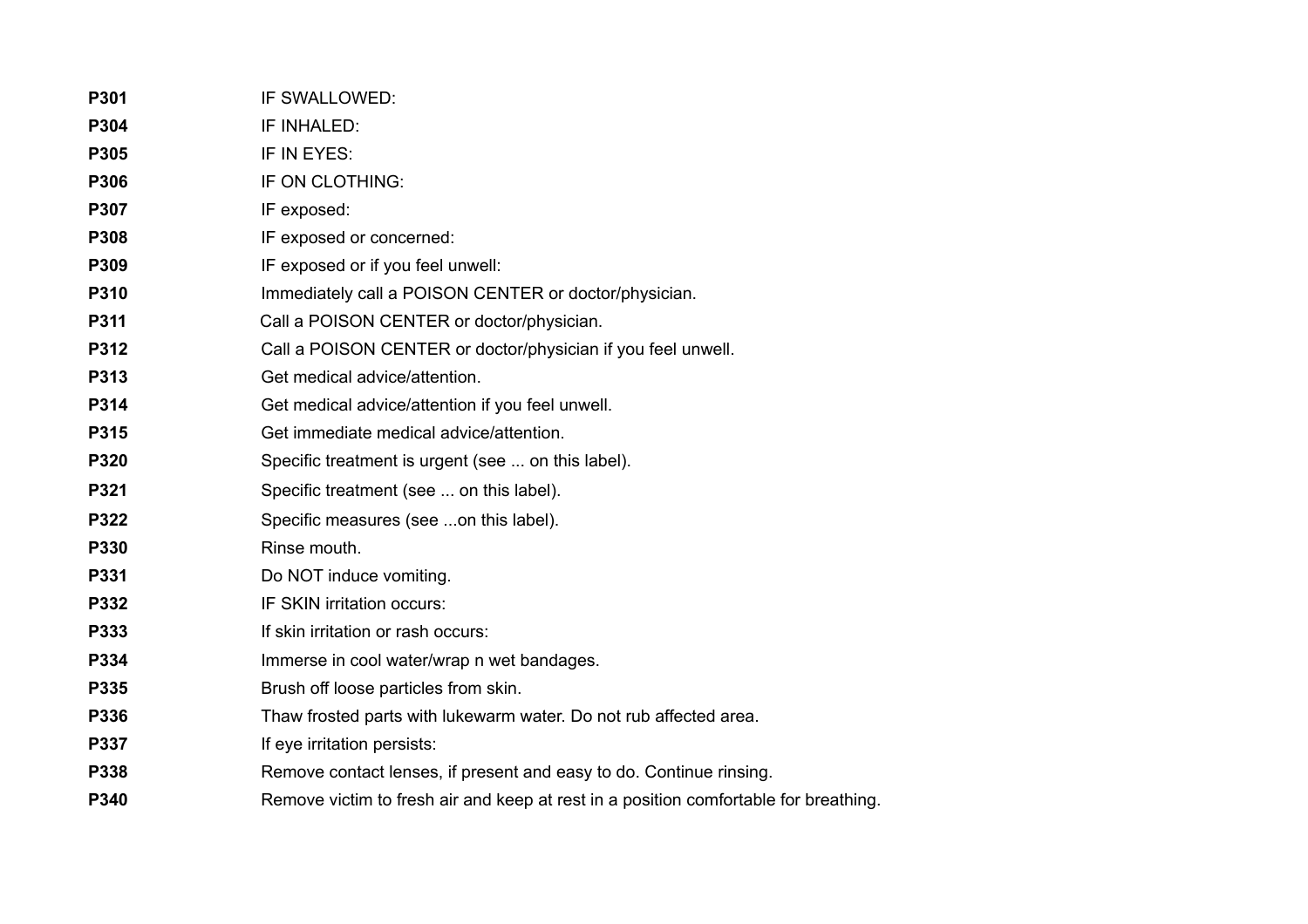| P341                 | If breathing is difficult, remove victim to fresh air and keep at rest in a position comfortable for breathing. |  |
|----------------------|-----------------------------------------------------------------------------------------------------------------|--|
| P342                 | If experiencing respiratory symptoms:                                                                           |  |
| P350                 | Gently wash with plenty of soap and water.                                                                      |  |
| P351                 | Rinse cautiously with water for several minutes.                                                                |  |
| P352                 | Wash with plenty of soap and water.                                                                             |  |
| P353                 | Rinse skin with water/shower.                                                                                   |  |
| P360                 | Rinse immediately contaminated clothing and skin with plenty of water before removing clothes.                  |  |
| P361                 | Remove/Take off immediately all contaminated clothing.                                                          |  |
| P362                 | Take off contaminated clothing and wash before reuse.                                                           |  |
| P363                 | Wash contaminated clothing before reuse.                                                                        |  |
| <b>P370</b>          | In case of fire.                                                                                                |  |
| P371                 | In case of major fire and large quantities:                                                                     |  |
| P372                 | Explosion risk in case of fire.                                                                                 |  |
| P373                 | DO NOT fight fire when fire reaches explosives.                                                                 |  |
| P374                 | Fight fire with normal precautions from a reasonable distance.                                                  |  |
| P376                 | Stop leak if safe to do so. Oxidising gases (section 2.4) 1                                                     |  |
| P377                 | Leaking gas fire: Do not extinguish, unless leak can be stopped safely.                                         |  |
| P378                 | Use  for extinction.                                                                                            |  |
| P380                 | Evacuate area.                                                                                                  |  |
| P381                 | Eliminate all ignition sources if safe to do so.                                                                |  |
| P390                 | Absorb spillage to prevent material damage.                                                                     |  |
| P391                 | Collect spillage. Hazardous to the aquatic environment                                                          |  |
| $P301 + P310$        | IF SWALLOWED: Immediately call a POISON CENTER or doctor/physician.                                             |  |
| $P301 + P312$        | IF SWALLOWED: call a POISON CENTER or doctor/physician IF you feel unwell.                                      |  |
| $P301 + P330 + P331$ | IF SWALLOWED: Rinse mouth. Do NOT induce vomiting.                                                              |  |
| $P302 + P334$        | IF ON SKIN: Immerse in cool water/wrap in wet bandages.                                                         |  |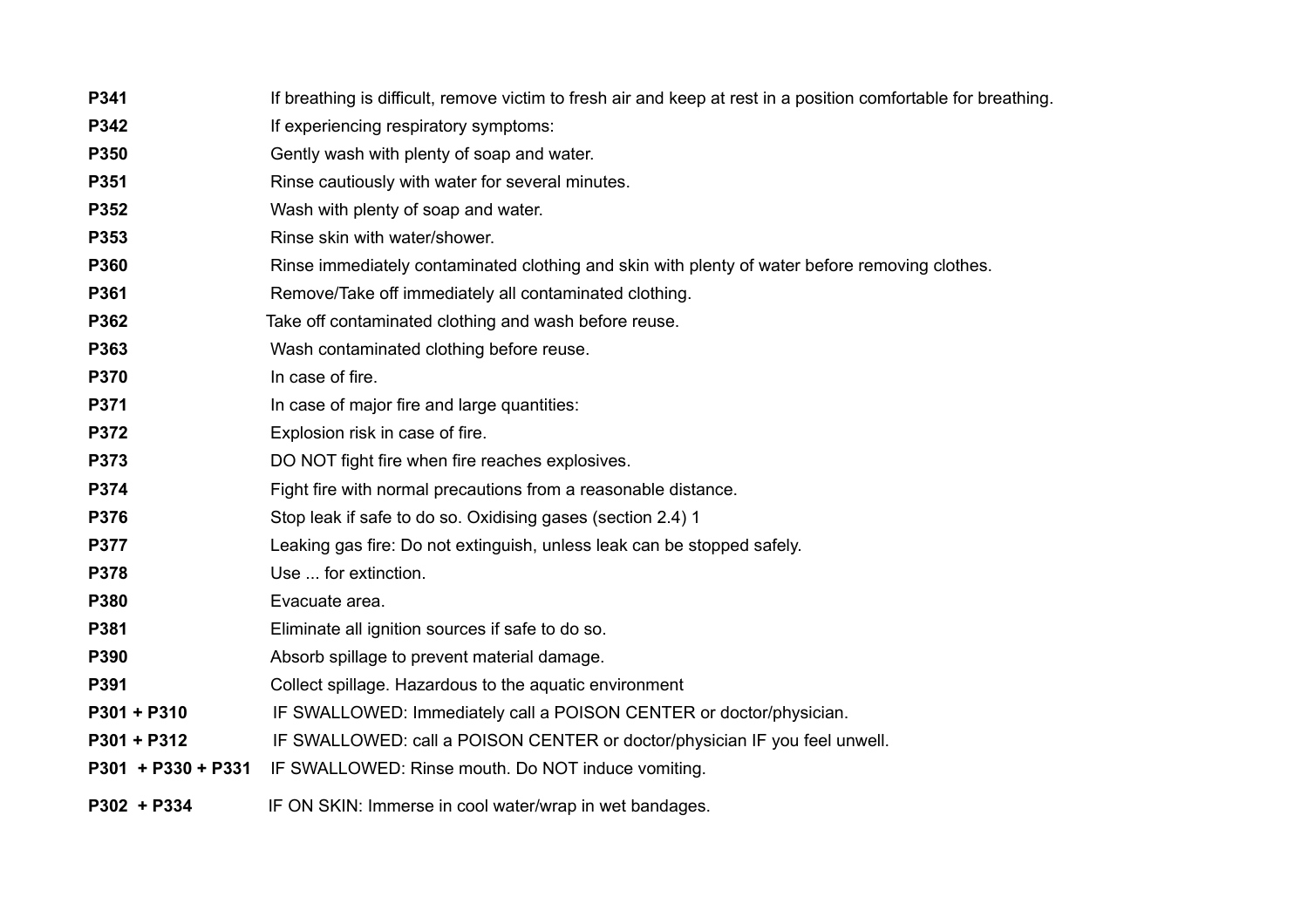- **P302 + P350** IF ON SKIN: Gently wash with plenty of soap and water.
- **P302 + P352** IF ON SKIN: wash with plenty of soap and water.
- **P303 + P361 + P353** IF ON SKIN (or hair): Remove/Take off Immediately all contaminated clothing. Rinse SKIN with water/shower.
- **P304 + P312** IF INHALED: Call a POISON CENTER or doctor/physician if you feel unwell.
- **P304 + P340** IF INHALED: Remove victim to fresh air and Keep at rest in a position comfortable for breathing.
- **P304 + P341 I**F INHALED: If breathing is difficult, remove victim to fresh air and keep at rest in a position comfortable for breathing.
- **P305 + P351 + P338** IF IN EYES: Rinse cautiously with water for several minutes. Remove contact lenses, if present and easy to do. Continue rinsing.
- **P306 + P360** IF ON CLOTHING: Rinse Immediately contaminated CLOTHING and SKIN with plenty of water before removing clothes.
- **P307 + P311** IF exposed: call a POISON CENTER or doctor/physician.
- **P308 + P313** IF exposed or concerned: Get medical advice/attention.
- **P309 + P311** IF exposed: call a POISON CENTER or doctor/physician.
- **P332 + P313** IF SKIN irritation occurs: Get medical advice/attention.
- **P333 + P313** IF SKIN irritation or rash occurs: Get medical advice/attention.
- **P335 + P334** Brush off loose particles from skin. Immerse in cool water/wrap in wet bandages.
- **P337 + P313** IF eye irritation persists: Get medical advice/attention.
- **P342 + P311** IF experiencing respiratory symptoms: call a POISON CENTER or doctor/physician.
- **P370 + P376** in case of fire: Stop leak if safe to Do so.
- **P370 + P378** In case of fire: Use ... for extinction.
- **P370 + P380** in case of fire: Evacuate area.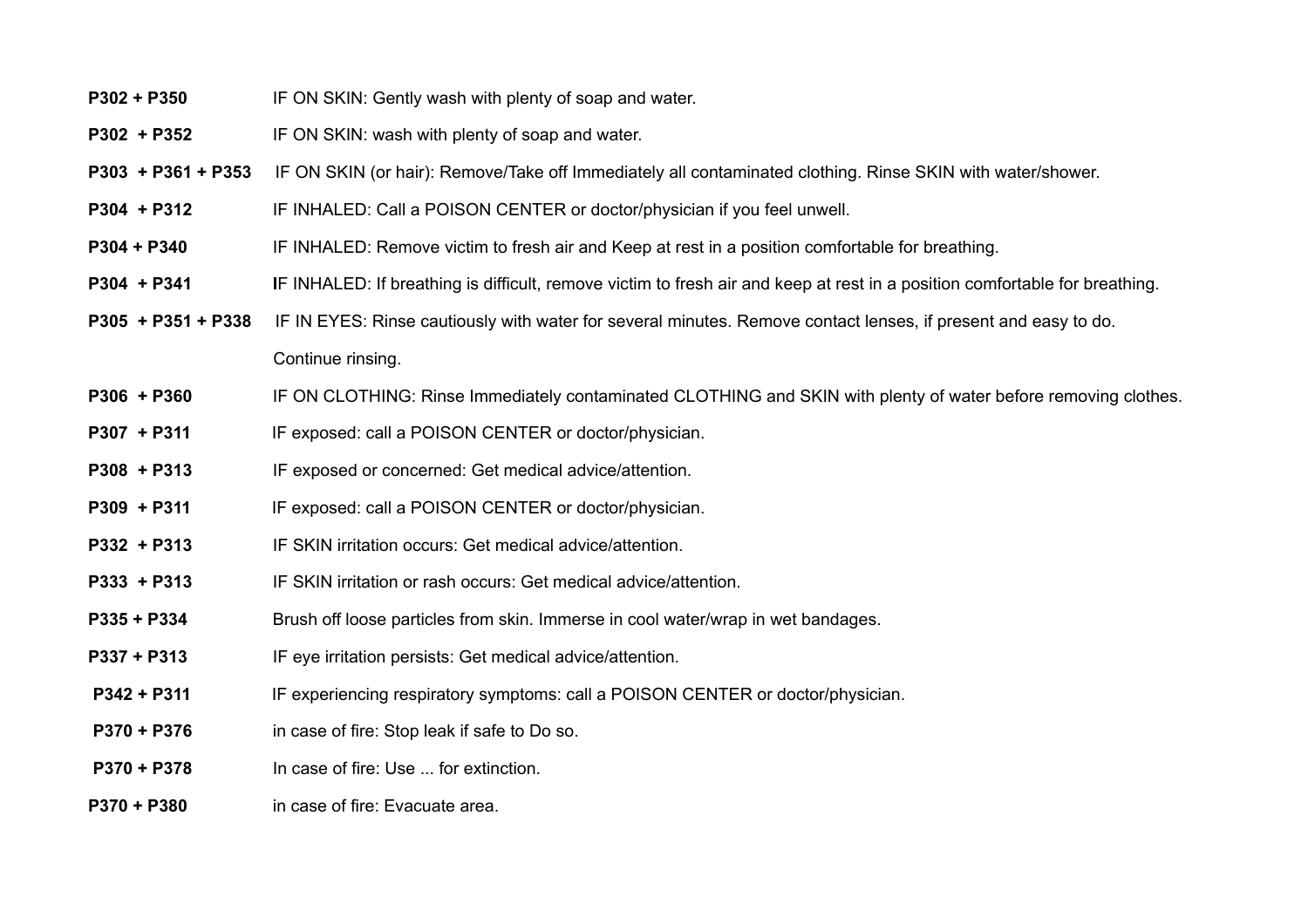- **P370 + P380** in case of fire: Evacuate area. Fight fire remotely due to the risk of explosion.
- **P371 + P380+ P375** in case of fire: Evacuate area. Fight fire remotely due to the risk of explosion.
- **P371 + P380+ P375** in case of major fire and large quantities: Evacuate area. Fight fire remotely due to the risk of explosion.

### **Precautionary statements — Storage**

| P401          | Store                                                                        |
|---------------|------------------------------------------------------------------------------|
| P402          | Store in a dry place.                                                        |
| P403          | Store in a well-ventilated place.                                            |
| P404          | Store in a closed container.                                                 |
| P405          | Store locked up.                                                             |
| P406          | Store in corrosive resistant container with a resistant inner liner.         |
| P407          | Maintain air gap between stacks/pallets.                                     |
| P410          | Protect from sunlight.                                                       |
| P411          | exceeding  oC/oF.<br>Store at temperatures not                               |
| P412          | Do not expose to temperatures exceeding 50 oC/ 122 oF.                       |
| P413          | Store bulk masses greater than  kg/lbs at temperatures not exceeding  oC/oF. |
| P420          | Store away from other materials.                                             |
| P422          | Store contents under                                                         |
| $P402 + P404$ | Store in a dry place. Store in a closed container.                           |
| $P403 + P233$ | Store in a well-ventilated place. Keep container tightly closed.             |